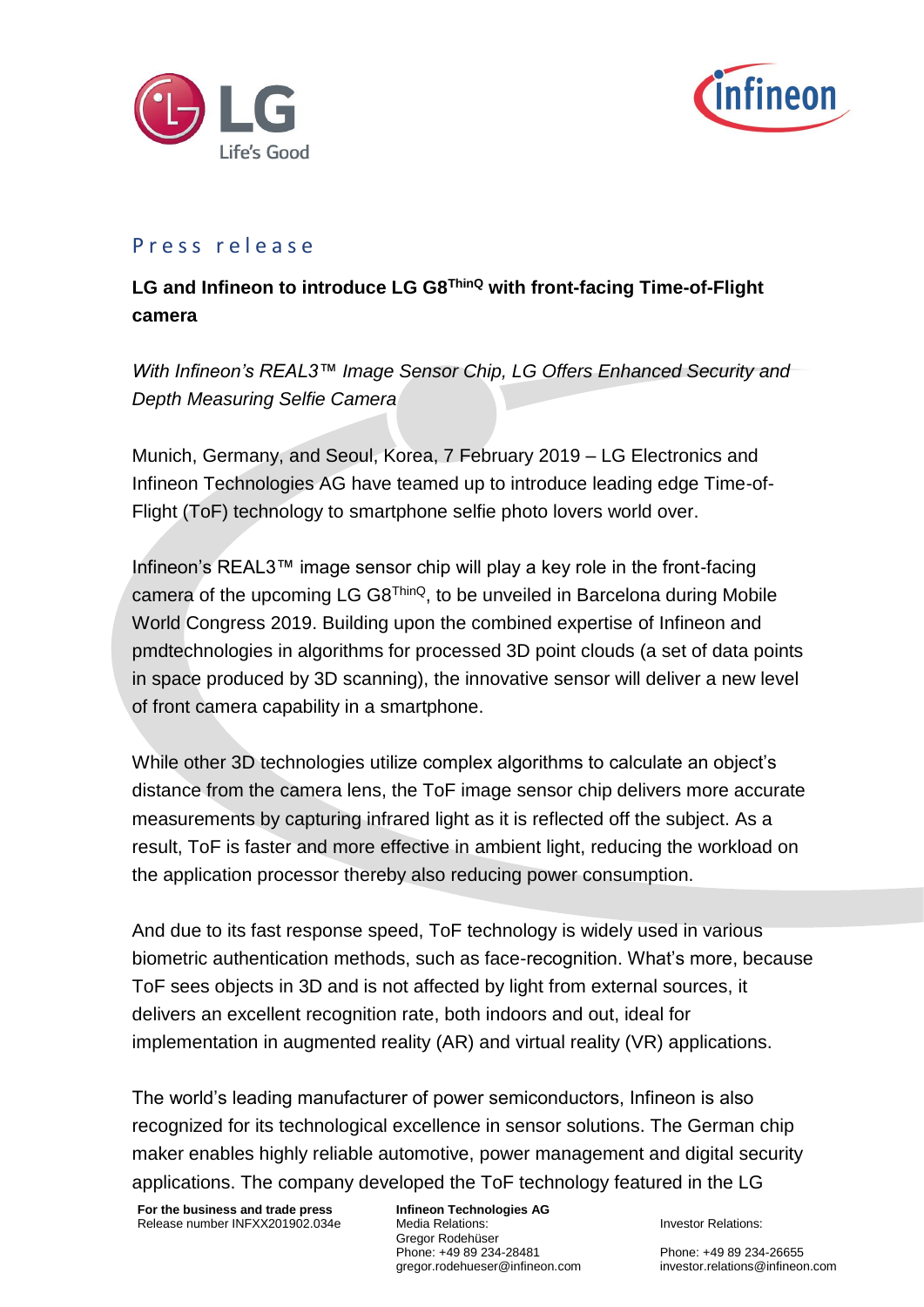G8ThinQ for use in both premium, high-end smartphones as well as mid-end devices.

"Infineon is poised to revolutionize the market," said Andreas Urschitz, division president of Infineon's Power Management & Multimarket division. "We have demonstrated service beyond the mere product level – specifically catering to phone OEMs, associated reference design houses and camera module manufacturers. Within five years, we expect 3D cameras to be found in most smartphones and Infineon will contribute a significant share."

"Keeping in mind LG's goal to provide real value to its mobile customers, our newest flagship was designed with ToF technology from inception to give users a unique and secure verification system without sacrificing camera capabilities," said Chang Ma, senior vice president and head of Product Strategy at LG Mobile Communications Company. "The LG G8ThinQ featuring ToF will be the optimal choice for users in search of a premium smartphone that offers unmatched camera capabilities."

## **About Infineon**

Infineon Technologies AG is a world leader in semiconductor solutions that make life easier, safer and greener. Microelectronics from Infineon is the key to a better future. In the 2017 fiscal year (ending September 30), the company reported sales of about 7.1 billion euros with some 37,500 employees worldwide. Infineon is listed on the Frankfurt Stock Exchange (ticker symbol: IFX) and in the USA on the overthe-counter market OTCQX International Premier (ticker symbol: IFNNY).

Further information about REAL3™ is available at [www.infineon.com/real3](http://www.infineon.com/real3) This press release is available online at [www.infineon.com/presse](http://www.infineon.com/presse)

Follow us: [Twitter](https://twitter.com/Infineon) - [Facebook](https://www.facebook.com/Infineon) - [LinkedIn](https://www.linkedin.com/company/infineon-technologies/)

## **About LG Electronics Mobile Communications Company**

The LG Electronics Mobile Communications Company is a global leader and trend setter in the mobile and wearable industry with breakthrough technologies and innovative designs. By continually developing highly competitive core technologies in the areas of display, camera optics, audio and battery. LG creates handsets and wearables that fit the lifestyles of a wide range of consumers all over the world. LG

**For the business and trade press** Release number INFXX201902.034e **Infineon Technologies AG** Media Relations: Gregor Rodehüser Phone: +49 89 234-28481 gregor.rodehueser@infineon.com

Investor Relations:

Phone: +49 89 234-26655 investor.relations@infineon.com